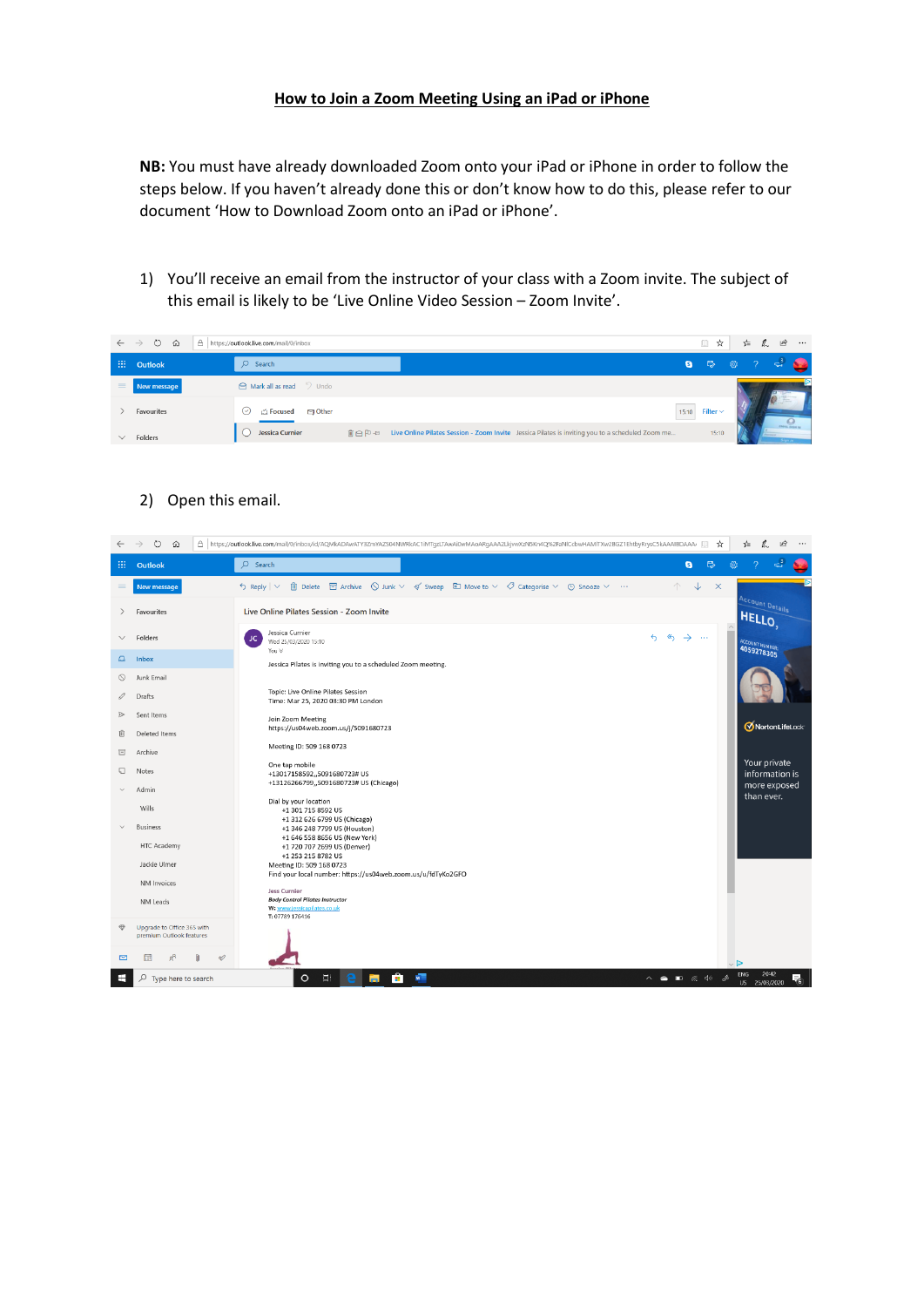3) In the body of the email you'll see there is a 'Meeting ID', followed by a 10-digit number. Take note of this number.



4) Launch Zoom on your device by tapping on the Zoom icon, shown below.



**Start a Meeting** 

5) The following screen will appear. Tap on the 'Join a Meeting' button.

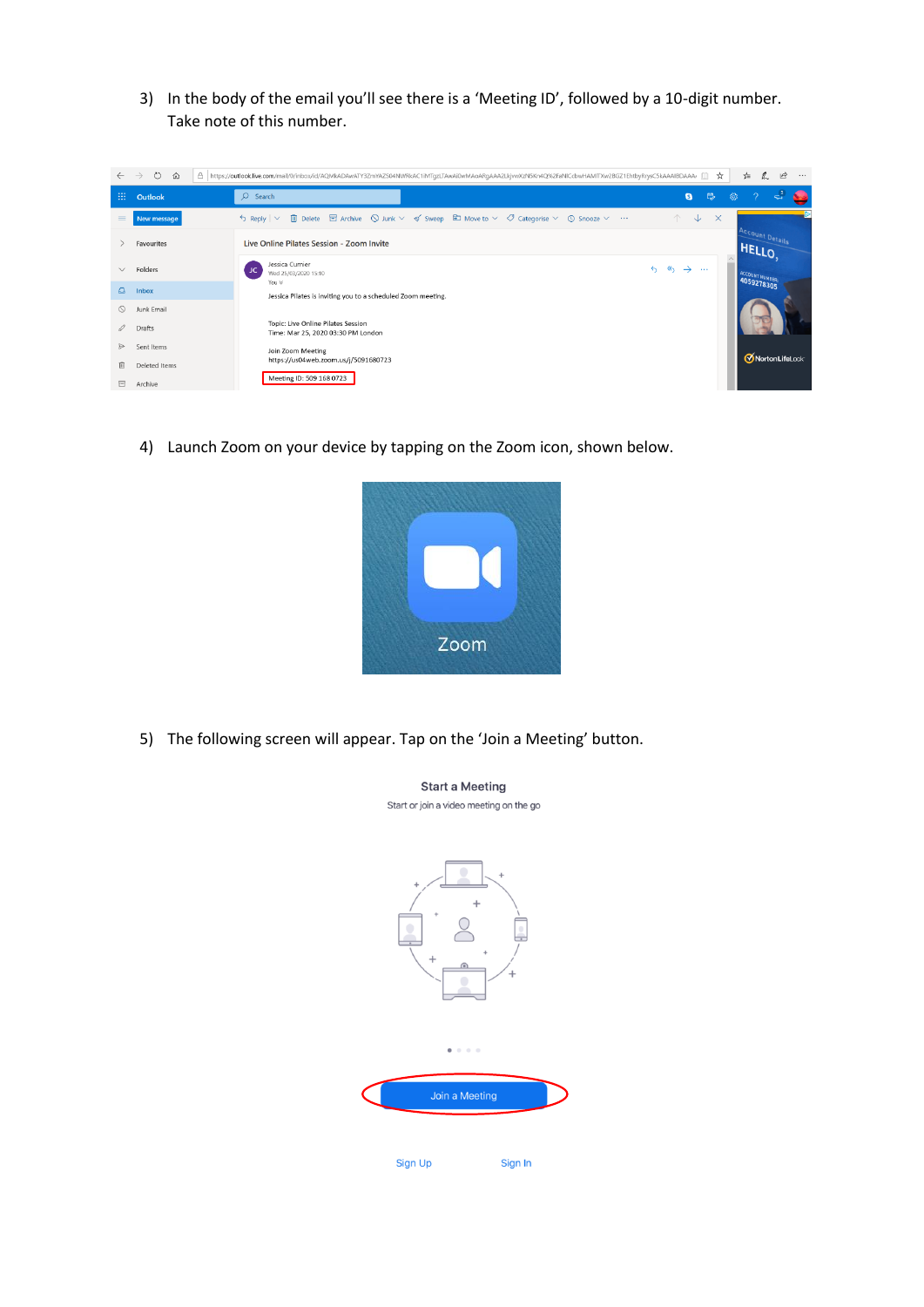6) The following 'Join a Meeting' box will appear.

| Cancel                 | Join a Meeting                                                                |  |
|------------------------|-------------------------------------------------------------------------------|--|
|                        | Meeting ID                                                                    |  |
|                        | Join with a personal link name                                                |  |
|                        | Screen Name                                                                   |  |
|                        | Join                                                                          |  |
|                        | If you received an invitation link, tap on the link again to join the meeting |  |
| <b>JOIN OPTIONS</b>    |                                                                               |  |
| Don't Connect To Audio |                                                                               |  |
| Turn Off My Video      |                                                                               |  |

7) In the first box, underneath the 'Join a Meeting' title, enter the 'Meeting ID' that you took note of from the Zoom invite email sent to you by your instructor – in this example, 509-168-0723. In the box below this, write your full name so that your instructor can easily identify you onscreen during your session. Please also ensure that the 'Don't Connect to Audio' and 'Turn Off My Video' options are **NOT** selected. Once you've filled in your details, tap on the 'Join' button.

| Cancel                                                                        | Join a Meeting                 |  |  |  |  |
|-------------------------------------------------------------------------------|--------------------------------|--|--|--|--|
|                                                                               |                                |  |  |  |  |
|                                                                               | 509 168 0723                   |  |  |  |  |
|                                                                               | Join with a personal link name |  |  |  |  |
|                                                                               | Jessica Curnier                |  |  |  |  |
| Join                                                                          |                                |  |  |  |  |
| If you received an invitation link, tap on the link again to join the meeting |                                |  |  |  |  |
| <b>JOIN OPTIONS</b>                                                           |                                |  |  |  |  |
| Don't Connect To Audio                                                        |                                |  |  |  |  |
| Turn Off My Video                                                             |                                |  |  |  |  |
|                                                                               |                                |  |  |  |  |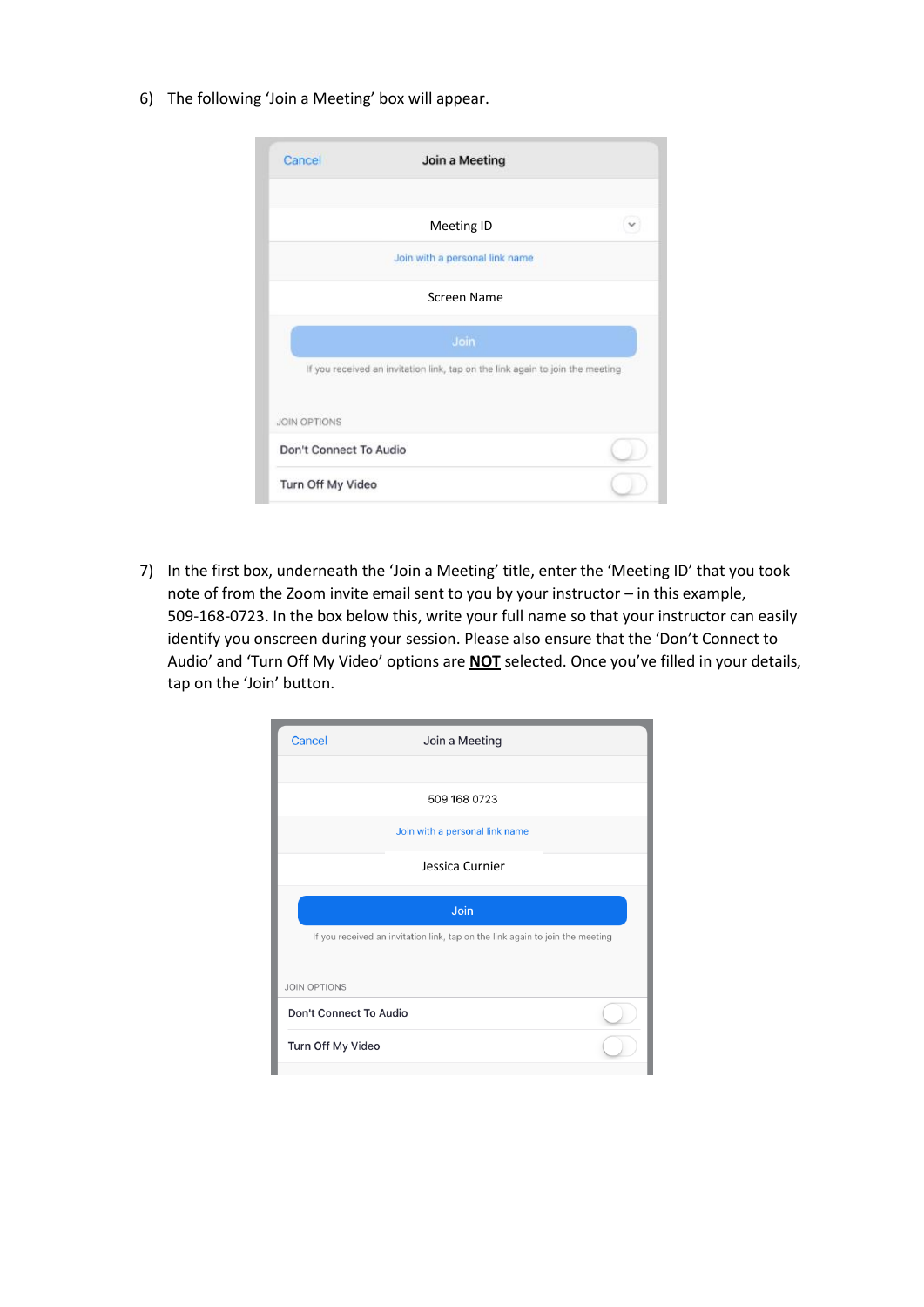8) The following screen will appear. Tap on the 'Join with Video' button.



9) The following screen will appear. Tap on the 'Call using Internet Audio' button.